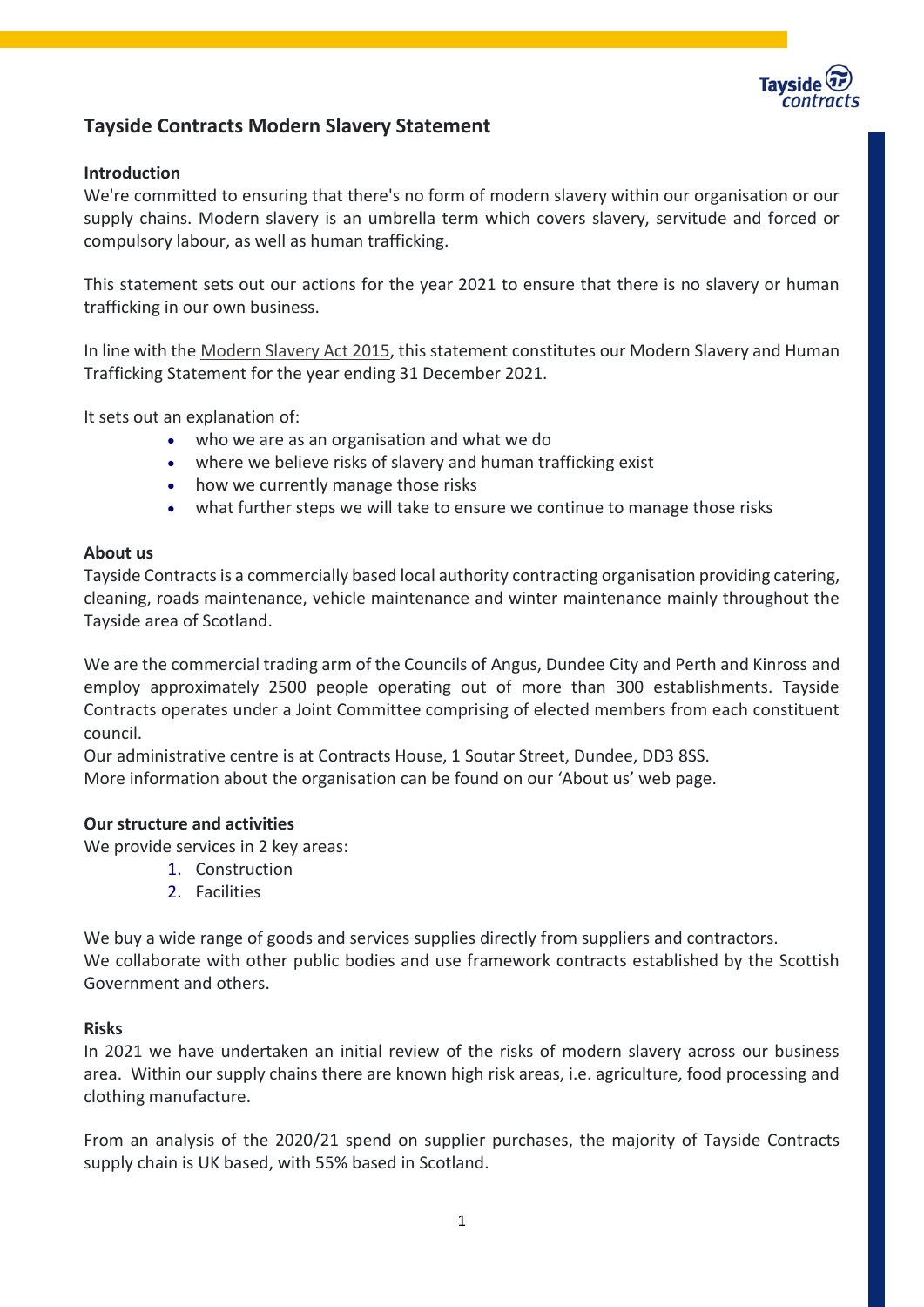

We will regularly assess our suppliers against evidence of particular areas being at higher risk of contravening the Act. The adoption of the actions detailed in our Modern Slavery Charter will ensure that all Tayside Contracts suppliers should comply fully with the Modern Slavery Act 2015, wherever it applies.

## **Ongoing actions being taken**

We're committed to working to identify and reduce the risk of modern slavery, coerced labour or human trafficking within our organisation and our supply chains. We will continue to make our values clear throughout our organisation and to ensure that our suppliers are similarly committed.

### **Recruitment**

All potential new employees are required to go through our recruitment process, which includes essential checks on the right to live and work in the UK. Tayside Contracts is a Living Wage accredited employer.

### **Procurement**

We take modern slavery into consideration as part of our due diligence and risk analysis of tender exercises. An assessment of the risk of a supplier's labour falling under the definition of modern slavery is an area that is applied in our procurement process following consideration of price, business sector, reputation, and competitor analysis.

### **Charter, Policies and Procedures**

Our charter, policies and procedures reflect our ambition to be a high-performing organisation, acting ethically and with integrity in all our business dealings and relationships.

We support the system of collective bargaining and the principle of solving industrial disputes by discussion and agreement. For the purpose of collective bargaining, we recognise the following trade unions:

- 1. GMB
- 2. UNITE
- 3. UNISON

We believe that our charter, policies and procedures, future training and management awareness will help us to mitigate against the most significant slavery and human trafficking risks that we face.

## **Actions planned for 2022 and beyond**

We will raise awareness amongst our staff, to ensure they have a clear understanding of what modern slavery and human trafficking is, and that they're alert to the key warning signs as they go about their work engaging with suppliers and delivery partners. We will explore options to develop this with our constituent councils, procurement partners, Training department and experts in the field. 

We will continually review our procurement approach as more information and advice becomes available.

We will work with suppliers to assess their current position in relation to modern slavery. We'll work with the sector to highlight potential areas of vulnerability, particularly where operations are manual, or where labour is seasonal/temporary and/or made up of migrant workers.